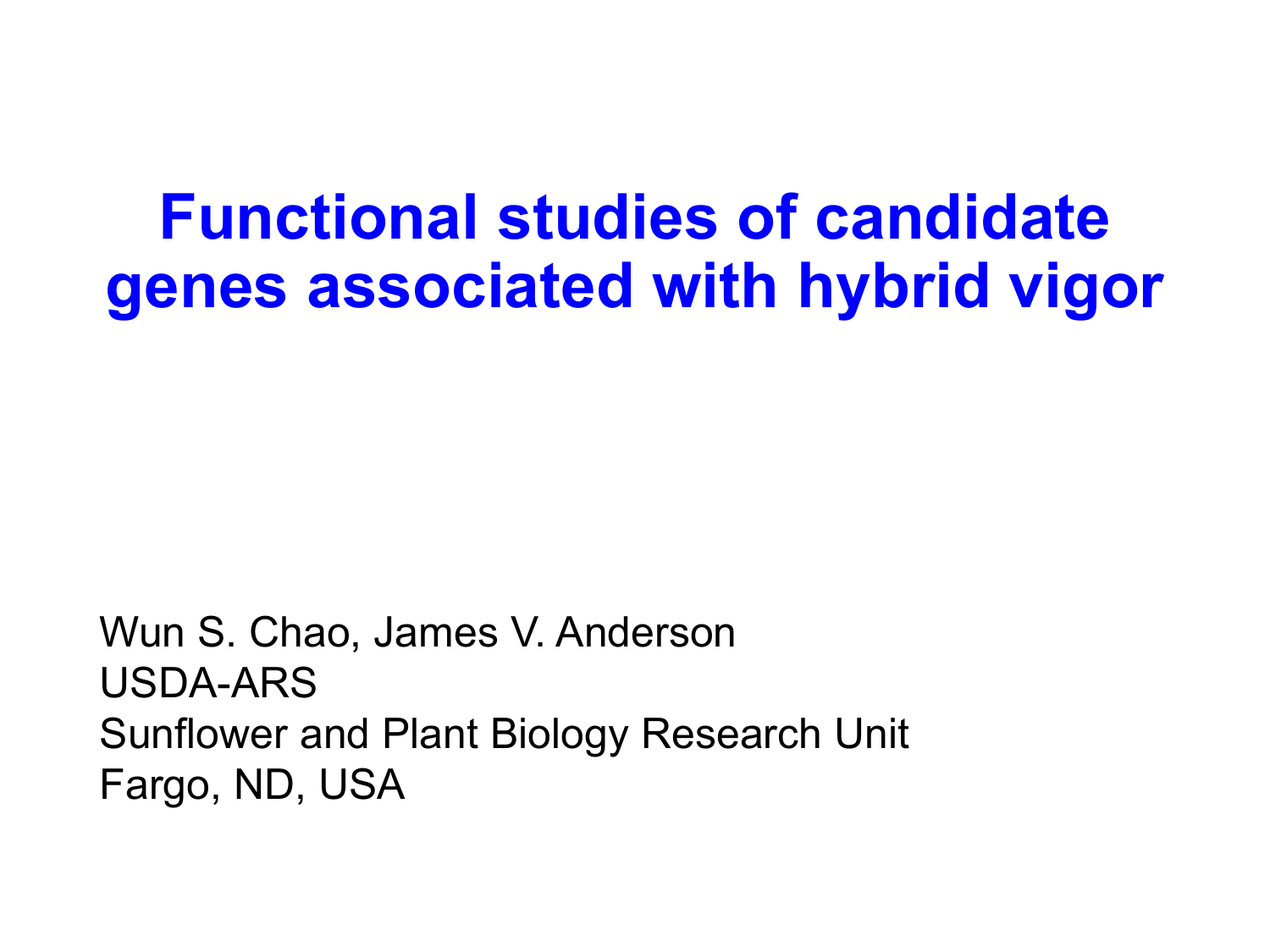**Functional studies of candidate genes associated with hybrid vigor**

- **Molecular mapping of heterotic locus and statistical analysis of field data.**
- **Genes reside in the 26-Kb mapped region.**
- **☆ CRISPR technology.**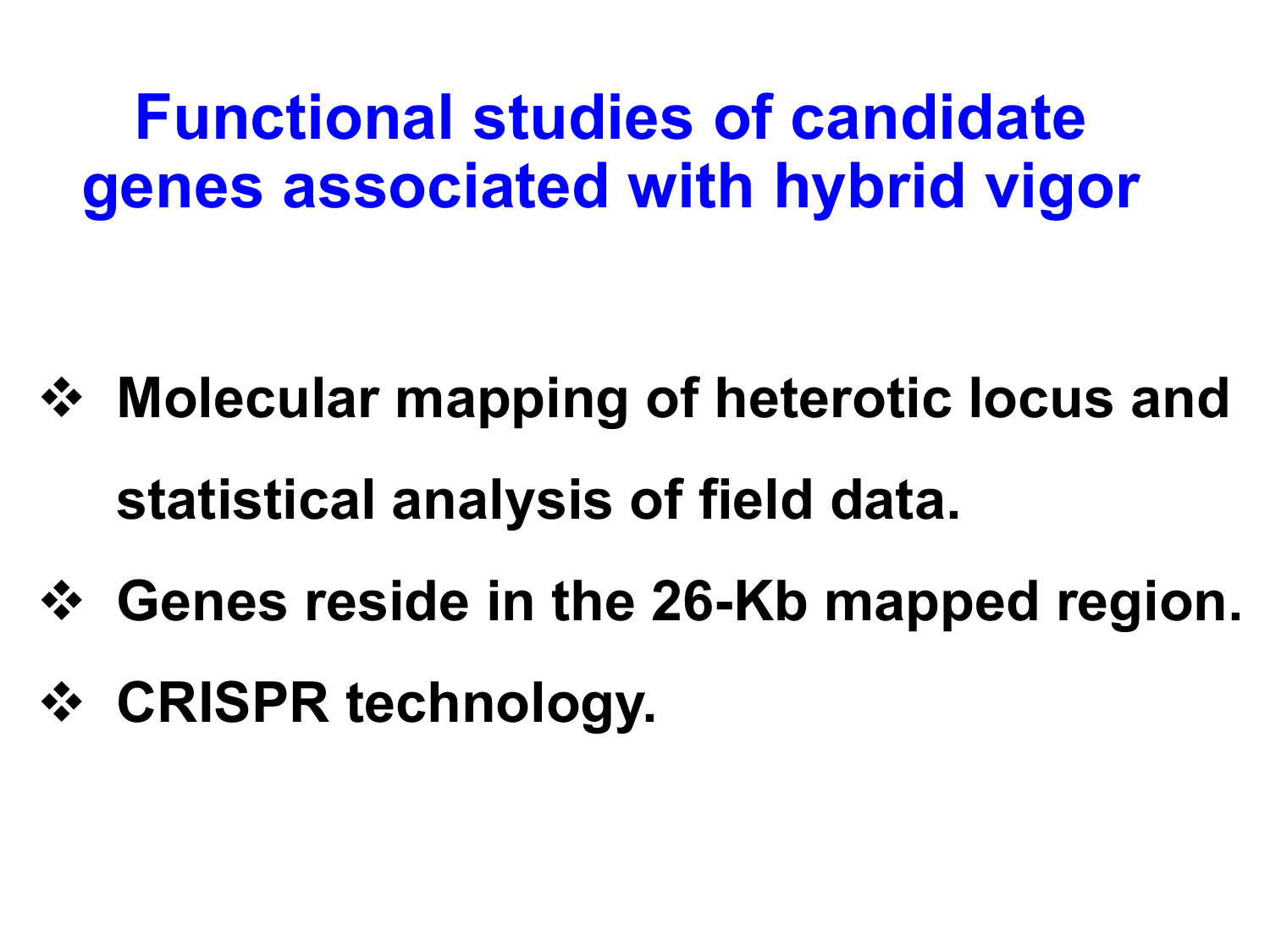## **Molecular mapping of heterotic locus and statistical analysis of field data**



**Chromosome segment substitution line** was obtained from  $\, \mathsf{BC}_3 \mathsf{F}_2 \,$  population based on marker-assisted selection.  $\mathbf{r}$ 3<br>C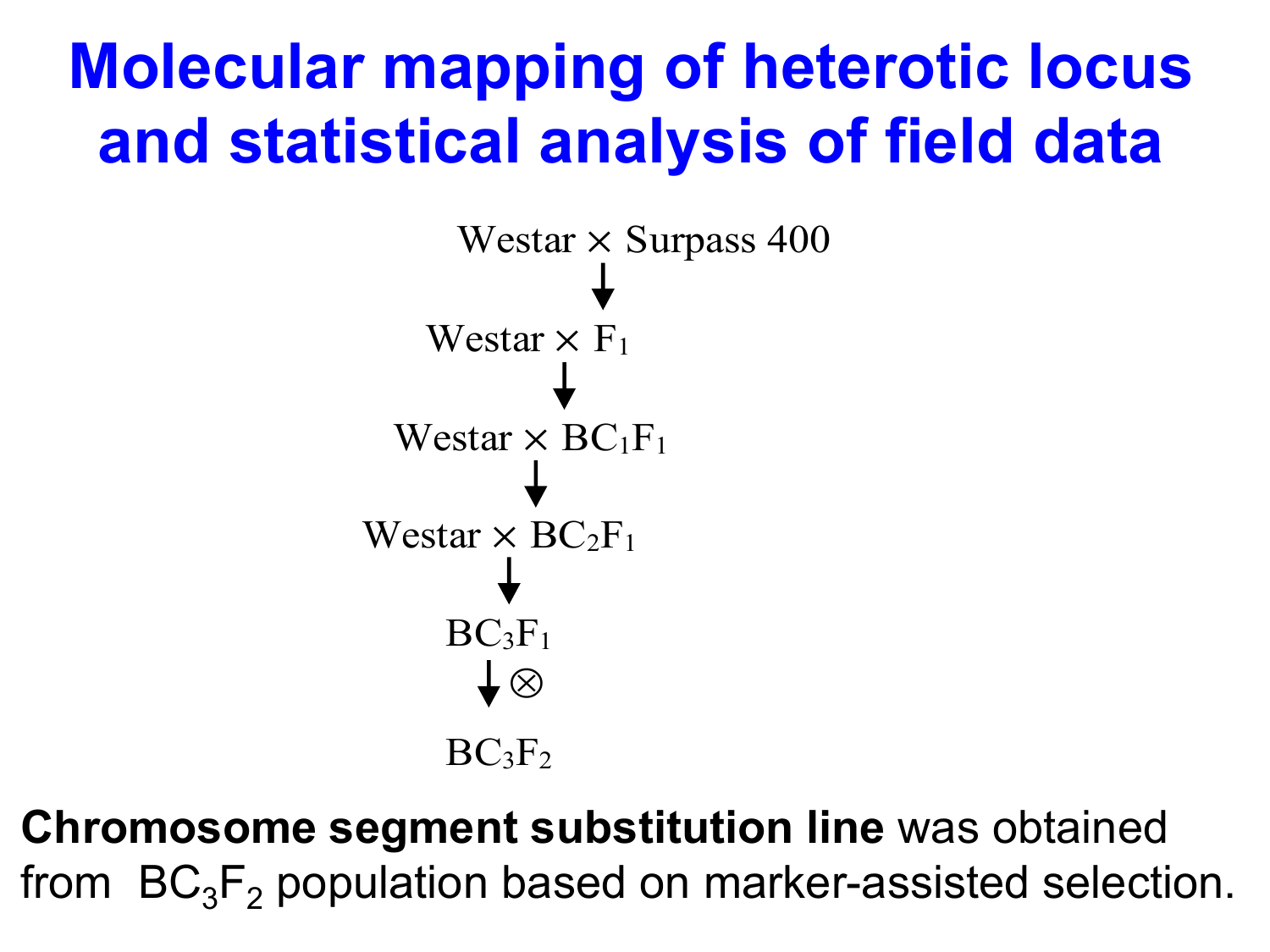# **Genotype and phenotype of CSSL**

**Chromosome segment substitution line (CSSL)**

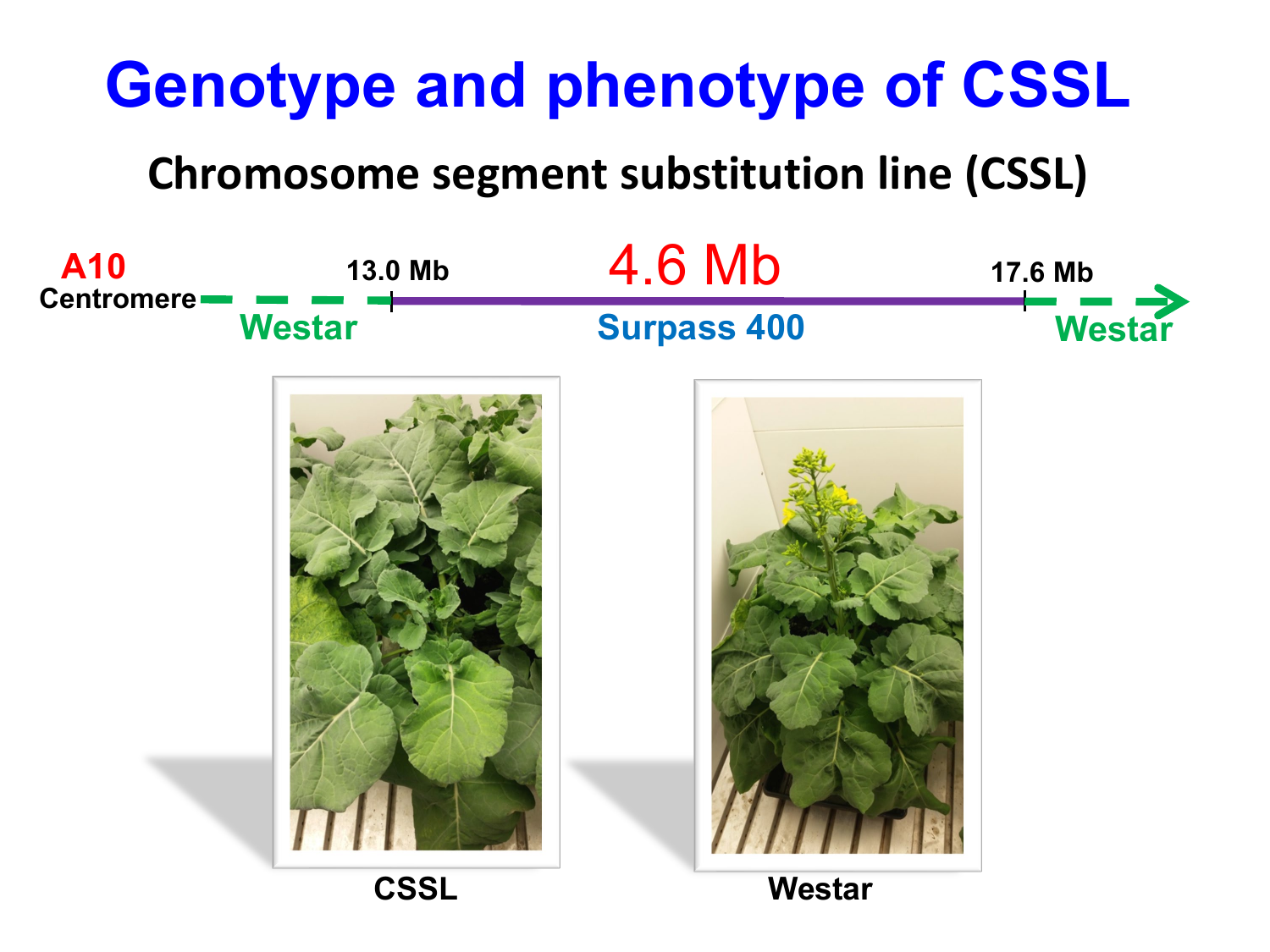# Eight introgression lines (ILs)



- Five co-dominant polymorphic markers are shown in red color.
- We crossed 8 IL lines to Westar reciprocally and generated 16 hybrids.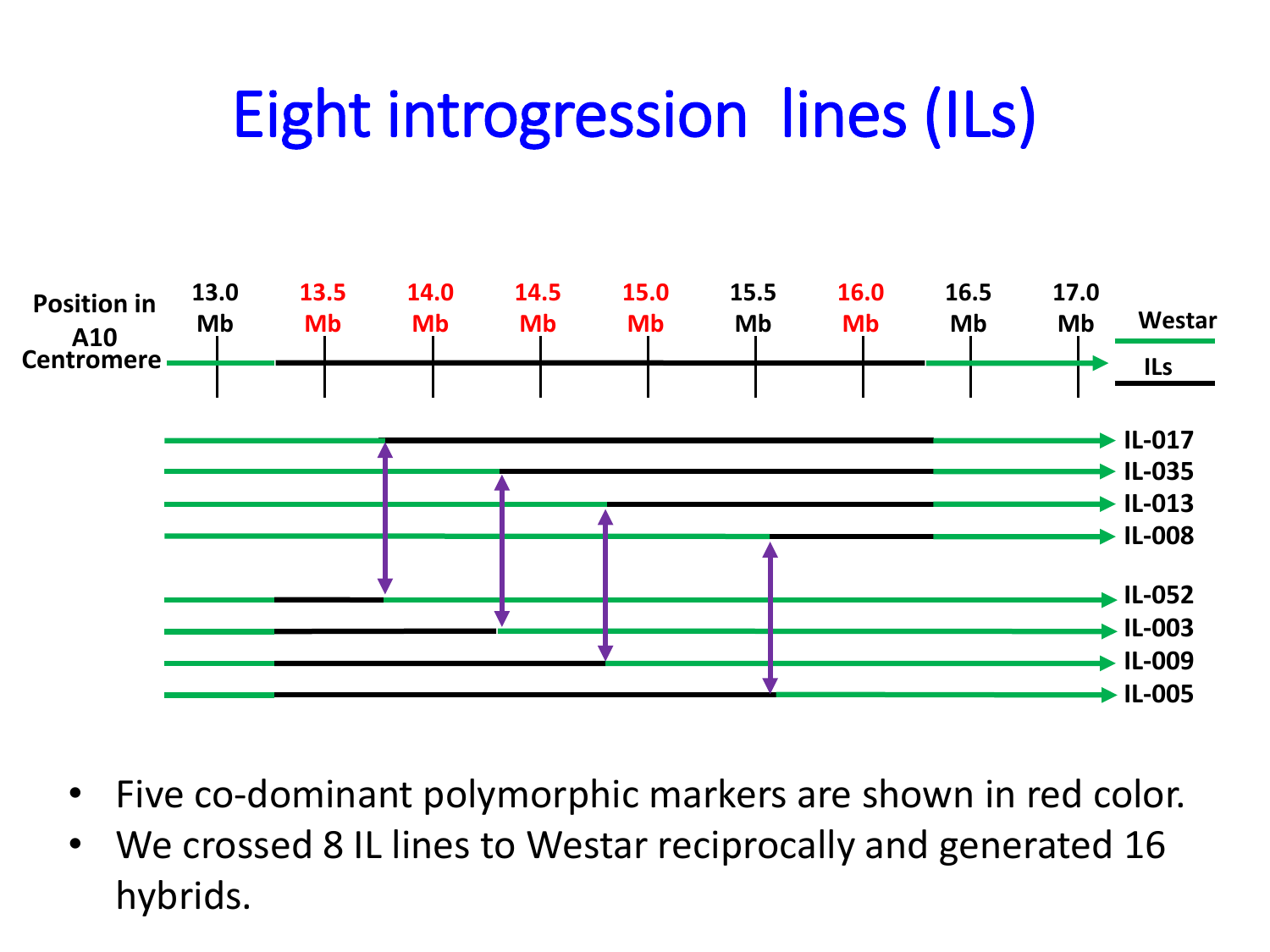### Three years grain yield results

|                  | 2017        |                | 2018        |              | 2019        |                | Avg (2017, 2018, &2019) |              |
|------------------|-------------|----------------|-------------|--------------|-------------|----------------|-------------------------|--------------|
| Pedigree         | Avg (kg/ha) | ±BP (%)        | Avg (kg/ha) | $\pm BP$ (%) | Avg (kg/ha) | $\pm BP$ (%)   | 3 Yrs (Avg)             | $\pm BP$ (%) |
| Westar           | 3078        |                | 420         |              | 2402        |                | 1966                    |              |
| <b>IL052</b>     | 1858        |                | 320         |              | 1729        |                | 1302                    |              |
| IL052 × Westar   | 2575        | $-16$          | 639         | 52           | 2265        | $-6$           | 1826                    | $-7$         |
| Westar × IL052   | 2334        | $-24$          | 561         | 34           | 906         | $-62$          | 1267                    | $-36$        |
| Westar           | 2698        |                | 541         |              | 2193        |                | 1811                    |              |
| <b>IL003</b>     | 2231        |                | 319         |              | 1413        |                | 1321                    |              |
| IL003 × Westar   | 2199        | $-18$          | 234         | $-57$        | 1764        | $-20$          | 1399                    | $-23$        |
| Westar × IL003   | 2526        | $-6$           | 300         | $-45$        | 1343        | $-39$          | 1390                    | $-23$        |
| Westar           | 3035        |                | 301         |              | 2340        |                | 1892                    |              |
| <b>IL009</b>     | 3088        |                | 349         |              | 2268        |                | 1902                    |              |
| IL009 × Westar   | 2941        | $-3$           | 290         | $-17$        | 2410        | 3              | 1880                    | $-1$         |
| Westar × IL009   | 3045        | 0              | 390         | 12           | 2101        | $-10$          | 1845                    | $-3$         |
| Westar           | 3076        |                | 328         |              | 1014        |                | 1472                    |              |
| IL <sub>05</sub> | 2924        |                | 687         |              | 2304        |                | 1972                    |              |
| IL05 × Westar    | 3258        | 6              | 1307        | 90           | 2461        | $\overline{7}$ | 2342                    | 19           |
| Westar × IL005   | 3195        | $\overline{4}$ | 963         | 40           | 2729        | 18             | 2296                    | 16           |
| Westar           | 3076        |                | 184         |              | 1073        |                | 1444                    |              |
| <b>IL08</b>      | 2786        |                | 129         |              | 933         |                | 1282                    |              |
| IL08 × Westar    | 3033        | $-1$           | 262         | 43           | 1424        | 33             | 1573                    | 9            |
| Westar × IL008   | 2712        | $-12$          | 231         | 26           | 1118        | $\overline{4}$ | 1354                    | -6           |
| Westar           | 2898        |                | 370         |              | 2110        |                | 1793                    |              |
| IL013            | 984         |                | 543         |              | 726         |                | 751                     |              |
| IL013 × Westar   | 3097        | $\overline{7}$ | 240         | $-56$        | 1681        | $-20$          | 1673                    | $-7$         |
| Westar × IL013   | 2179        | $-25$          | 226         | $-58$        | 1345        | $-36$          | 1250                    | $-30$        |
| westar           | 2581        |                | 323         |              | 1831        |                | 1578                    |              |
| <b>IL035</b>     | 2268        |                | 649         |              | 1961        |                | 1626                    |              |
| IL035 × Westar   | 2868        | 11             | 884         | 36           | 3300        | 68             | 2351                    | 45           |
| Westar × IL035   | 2784        | $\bf 8$        | 961         | 48           | 2507        | 28             | 2084                    | 28           |
| Westar           | 2989        |                | 397         |              | 1130        |                | 1505                    |              |
| <b>IL017</b>     | 2260        |                | 803         |              | 1546        |                | 1536                    |              |
| IL017 × Westar   | 3153        | 5              | 661         | $-18$        | 1698        | 10             | 1838                    | 20           |
| Westar × IL017   | 3021        | $\mathbf 1$    | 826         | 3            | 2764        | 79             | 2204                    | 43           |

**BP:** better-parent value; yield values for better parents are shown in bold. **Green highlight:** both reciprocal hybrids had increased grain yield compared to their better-parent value.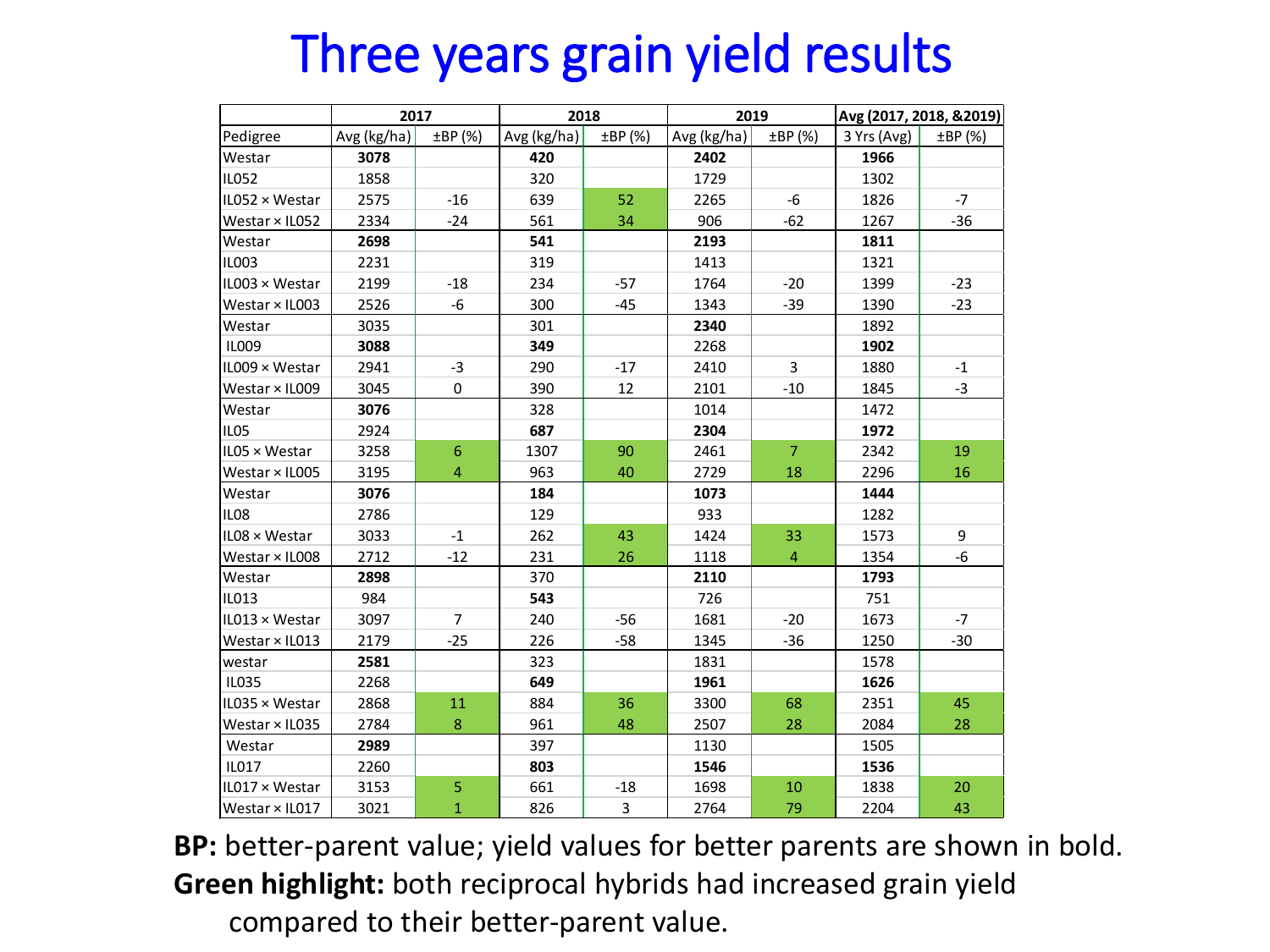## **Map of heterotic locus**



- Green lines represents Westar genome. Red and black lines represents introgressed Surpass 400 chromosome segment. Red color indicates both reciprocal crosses showed increased yield compared to the best-parent value. Black color indicates one of the reciprocal crosses or both did not show increased yield compared to the best-parent value.
- Field test determined that IL groups (IL017, IL035, and IL005) increased grain yield in both reciprocal crosses compared to the best-parent value.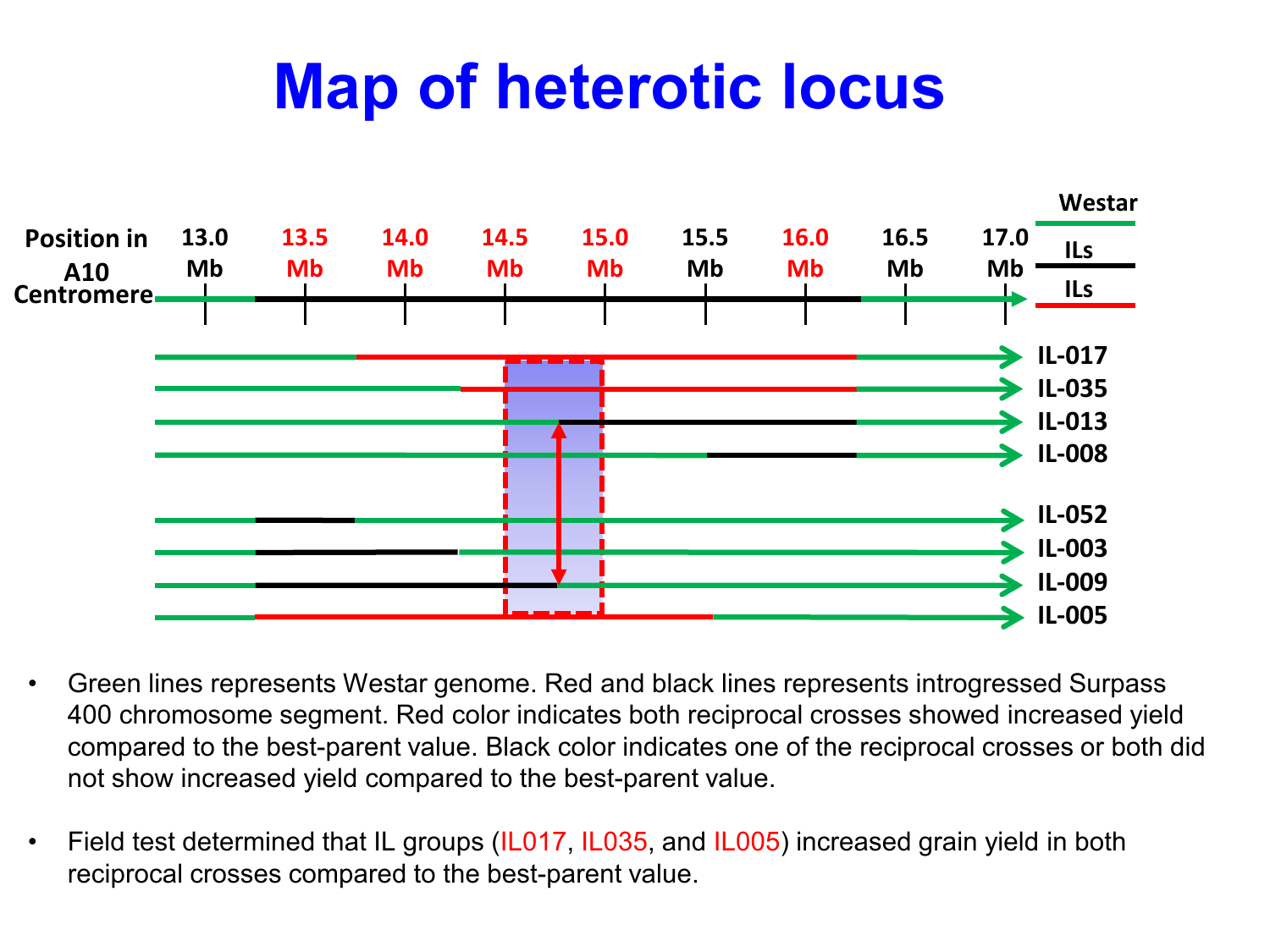## **Fine map of heterotic locus**



The width of each column represents the distance between two adjacent SNP markers



#### **26-Kb**

a and b: markers represented Westar and CSSL lines, respectively. u: markers were ambiguous in this region.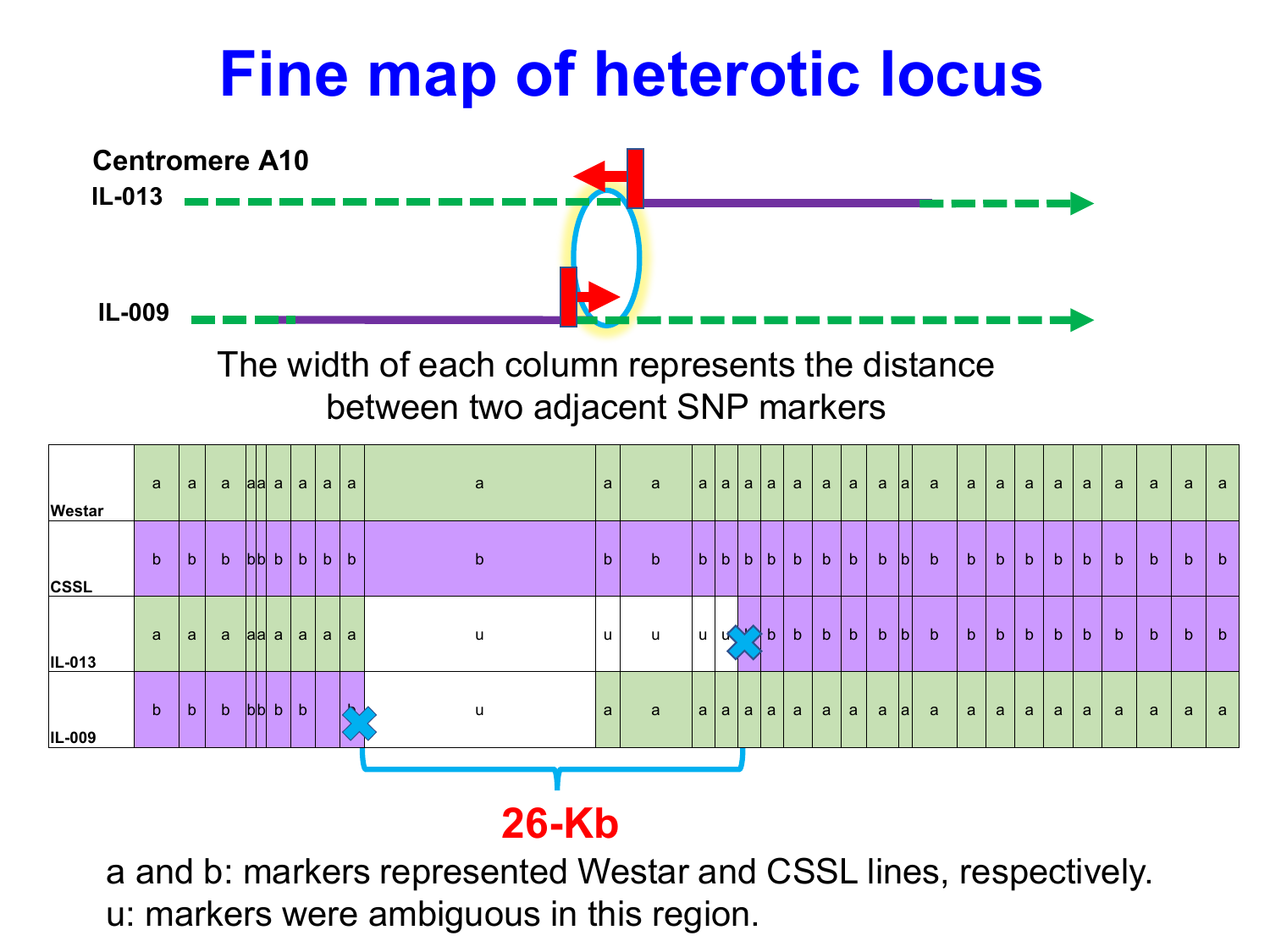### **Genes reside in the 26-Kb mapped region**

- ❖ Identify predicted genes according to the reference genome sequence of *Brassica napus* cultivar 'ZS11' (AACC, 2n = 4× = 38) and *Brassica rapa* cultivar 'Chiifu' (AA, 2n = 20).
- $\cdot$  Sequence the 26-Kb region in Westar, CSSL, IL009, and IL013 using a primer walking method.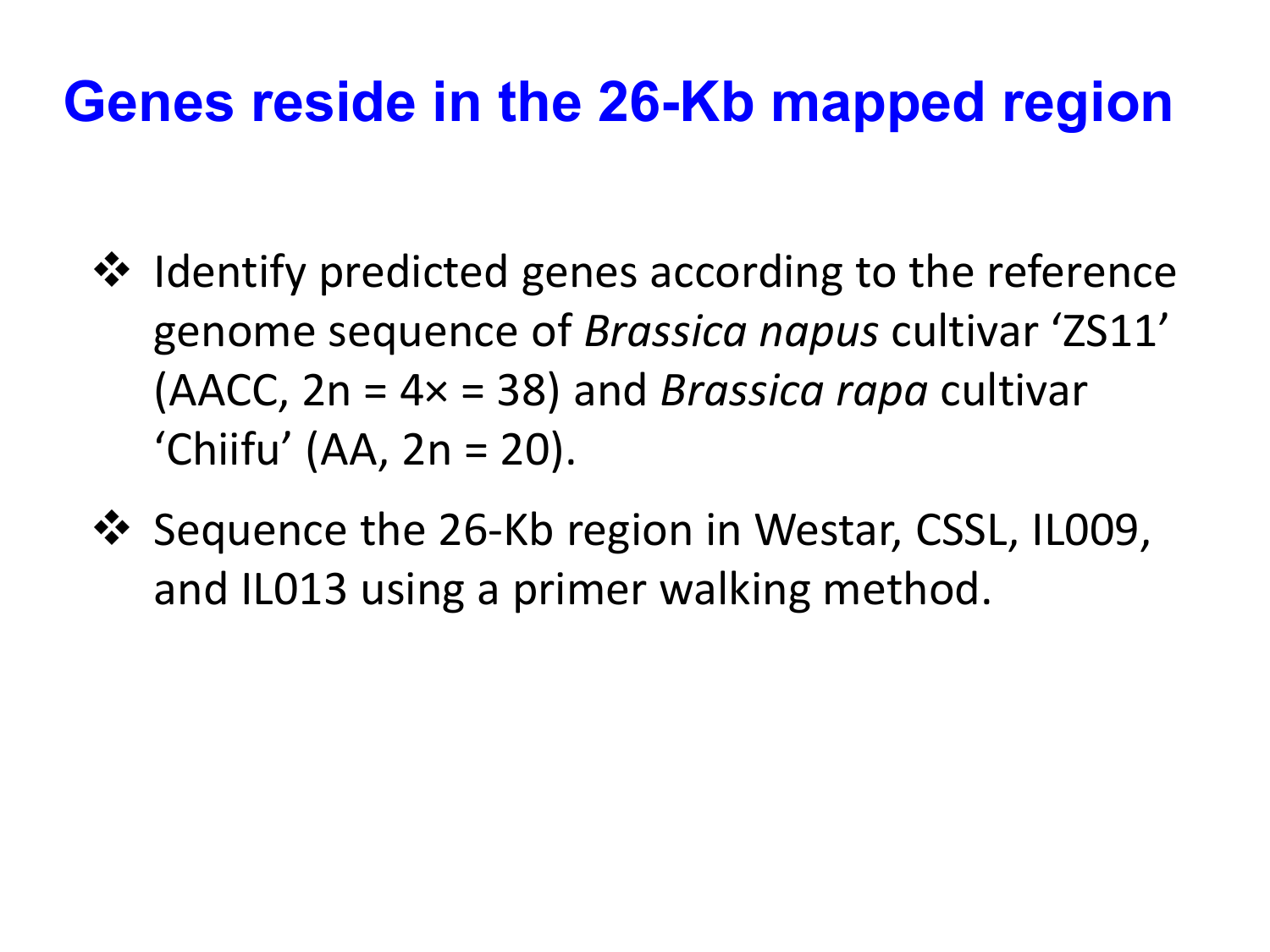#### **Five genes reside in the 26-Kb mapped region of chromosome A10**



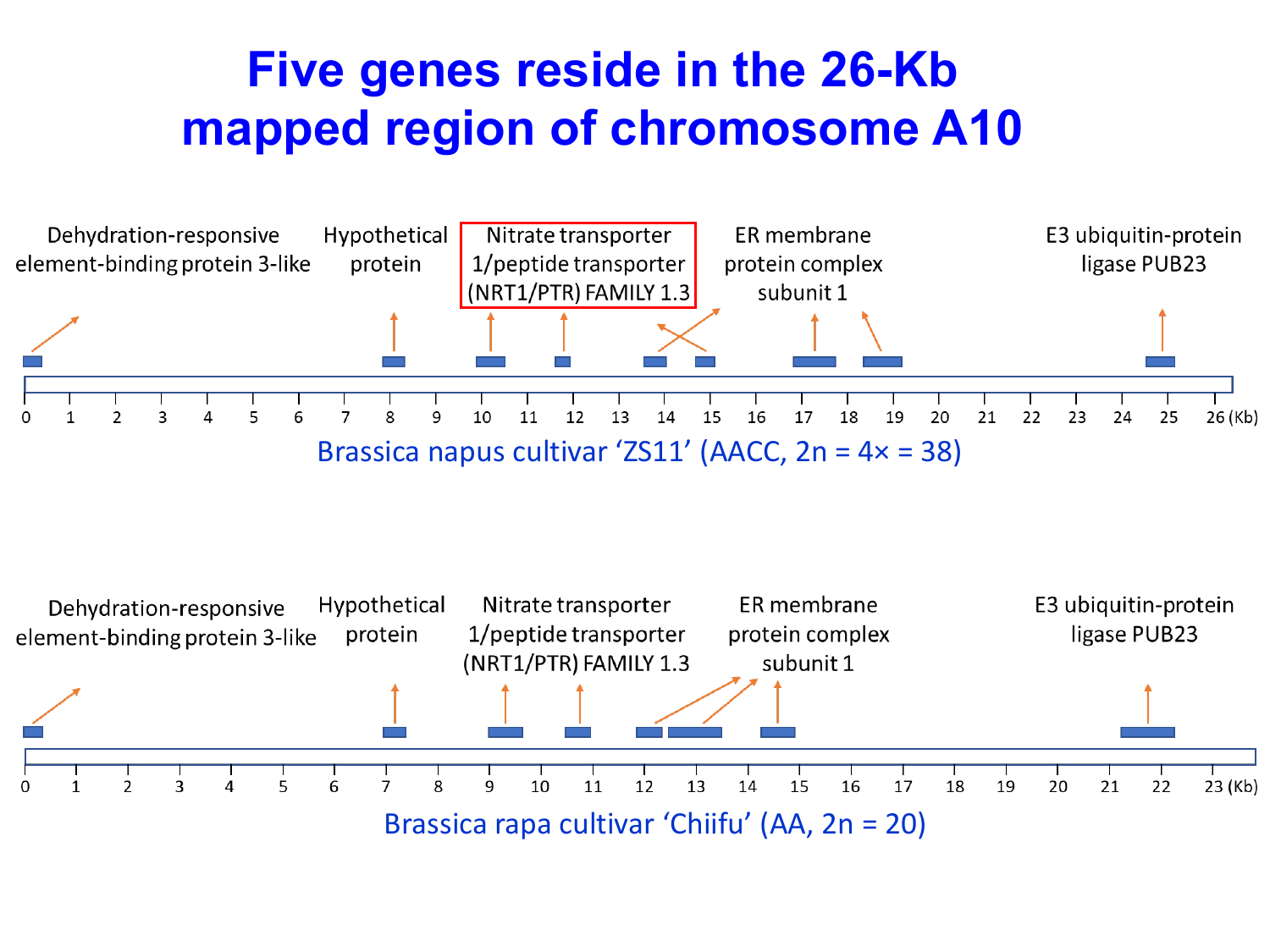## **Sequence the 26-Kb region**

- ❖ In Westar, Chromosome Segment Substitution Line (CSSL), IL009, and IL013
- **❖** Using primer walking method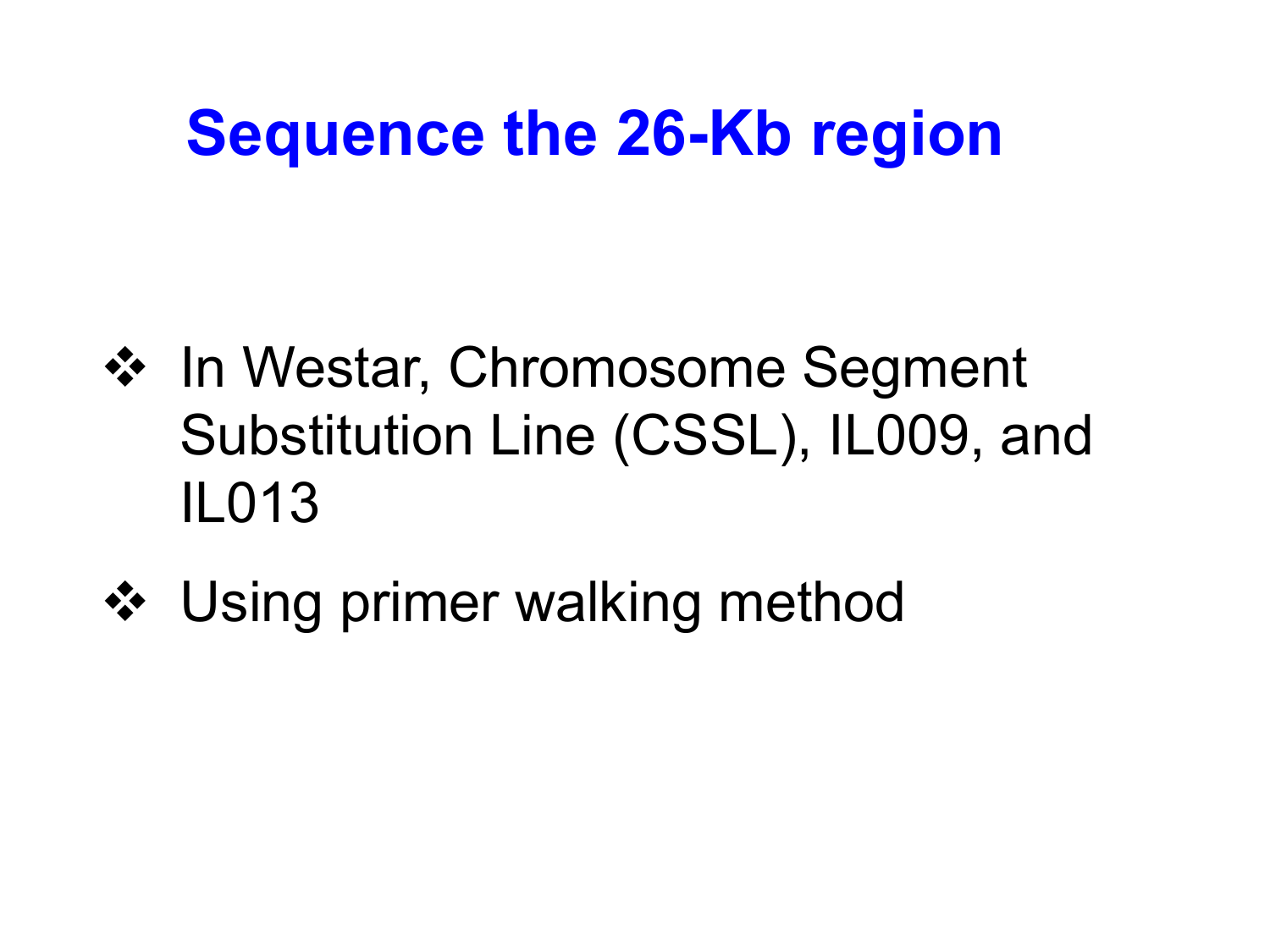#### **Amplification of five overlapping DNA fragments in Westar, CSSL, IL009, and IL013 for sequencing**



The locations of five PCR primer pairs (in black color) and forward (light blue) and reverse (pink) sequencing primers are determined based on the reference genome of *Brassica napus* cultivar 'ZS11' .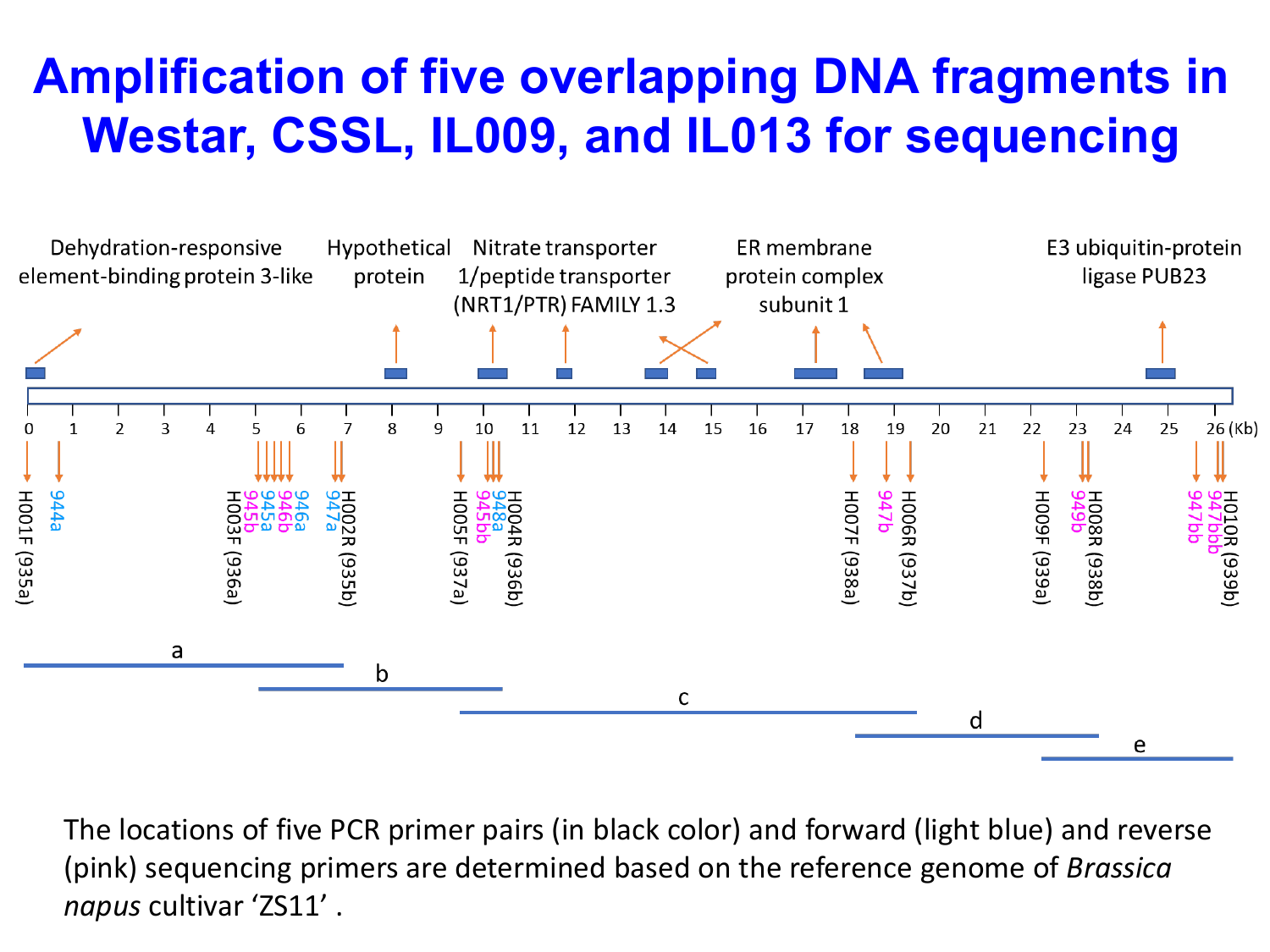## **CRISPR technology**

 **CRISPR/Cas9 genome editing: to develop gene knockout mutants for loss-of function phenotype.**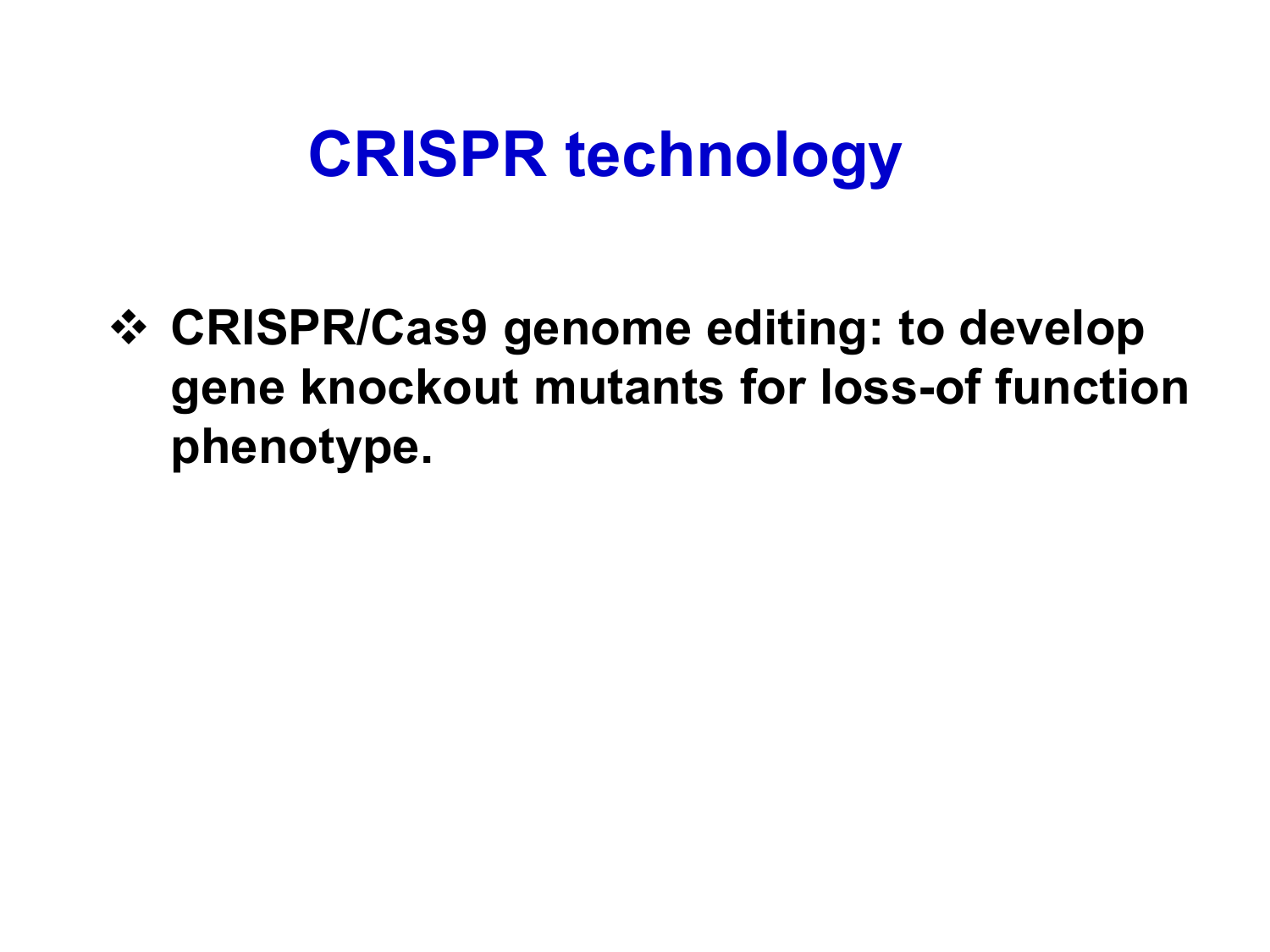### **Clustered Regularly Interspaced Short Palindromic Repeat-Cas9 (CRISPR-Cas9)**

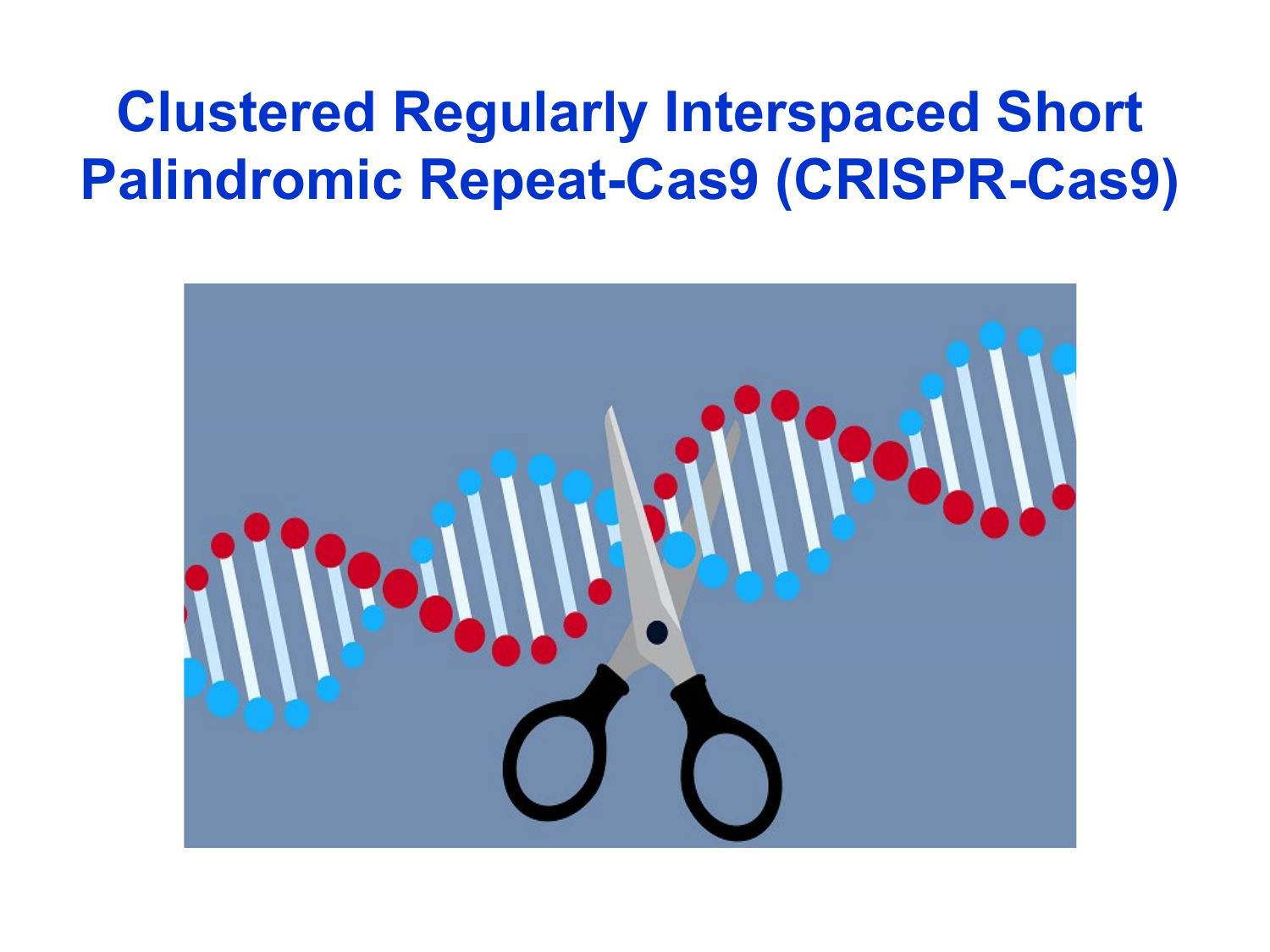### **CRISPR-Cas9**

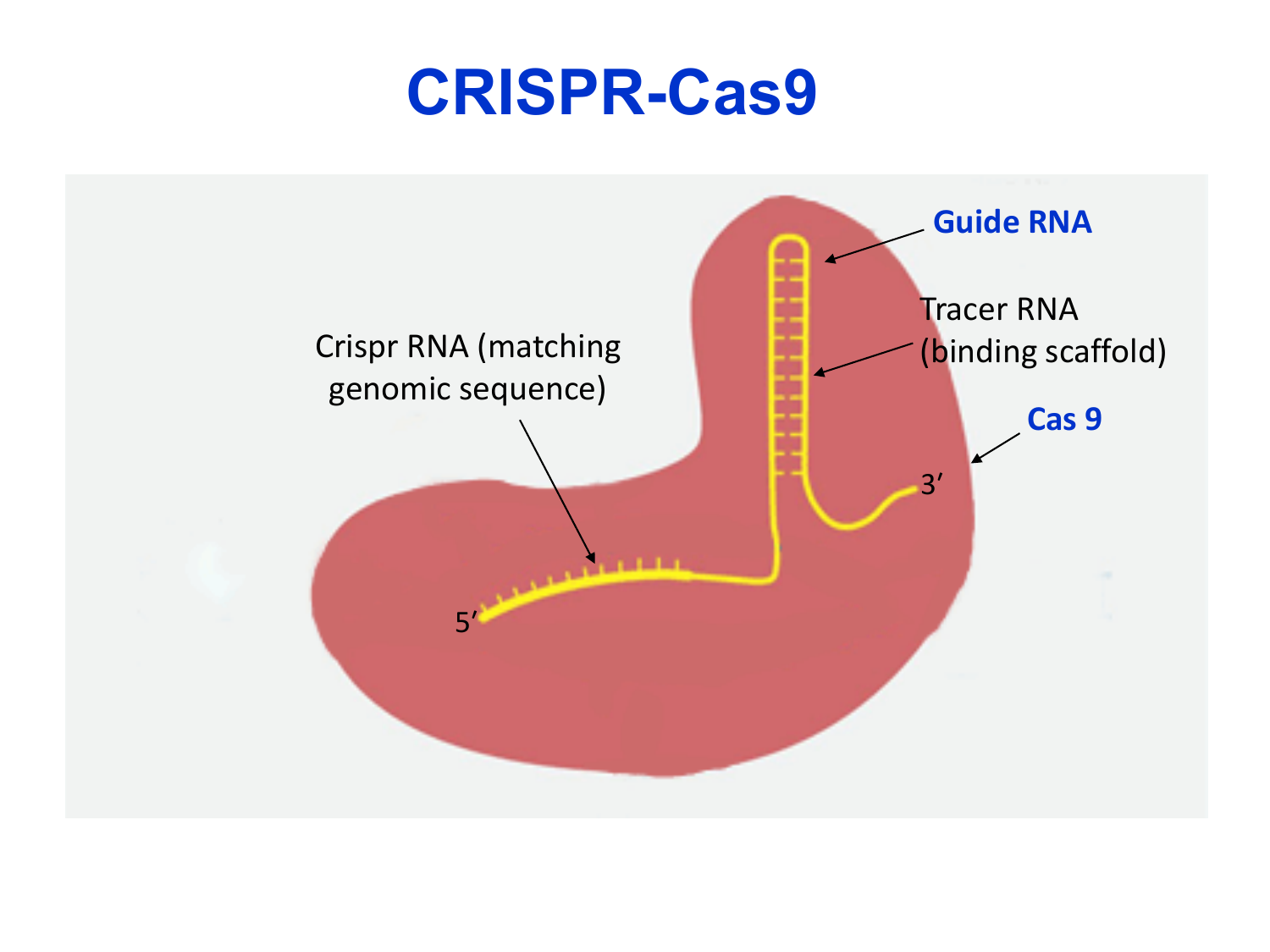### **CRISPR-Cas9**